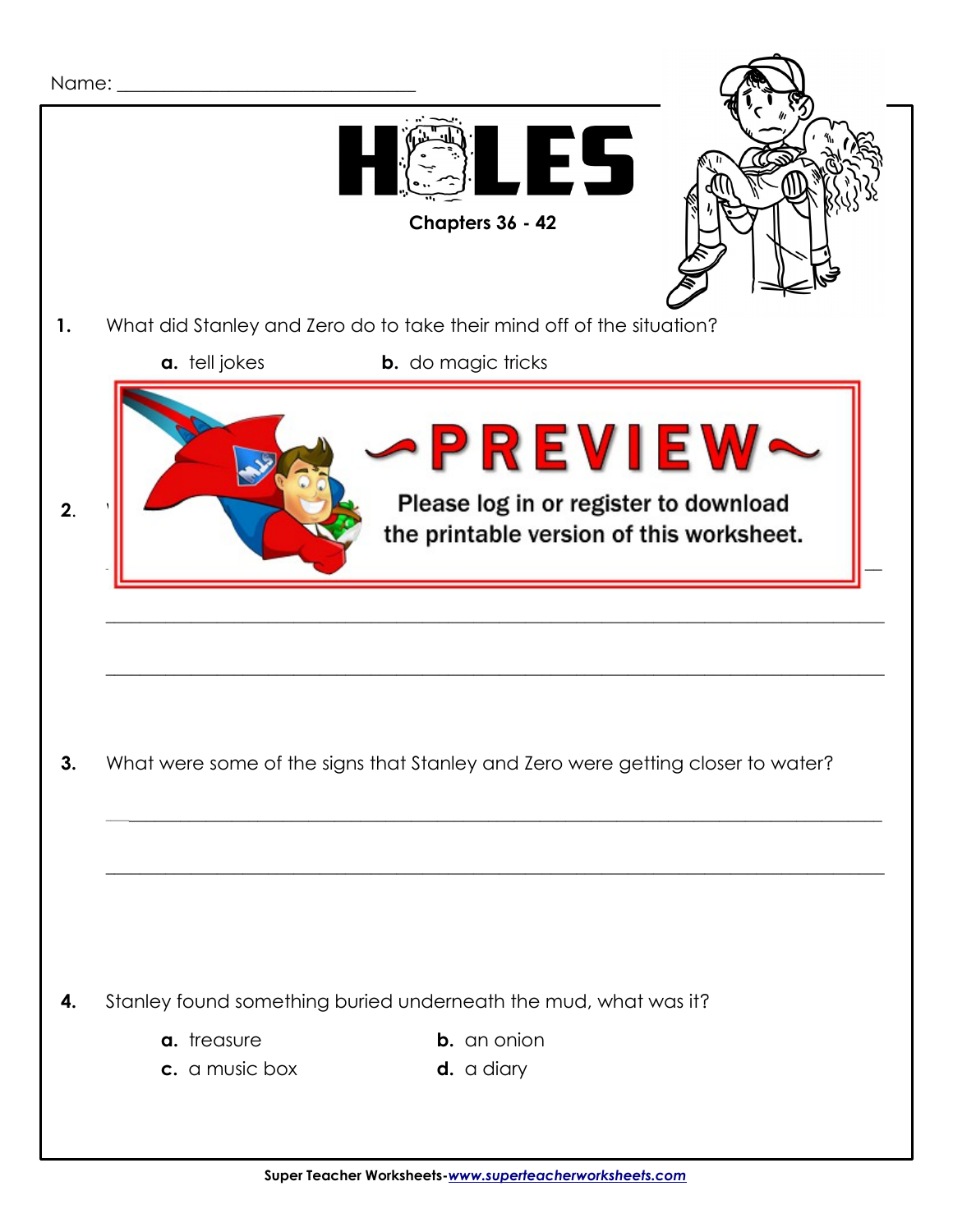|    | Name: when the contract of the contract of the contract of the contract of the contract of the contract of the contract of the contract of the contract of the contract of the contract of the contract of the contract of the |
|----|--------------------------------------------------------------------------------------------------------------------------------------------------------------------------------------------------------------------------------|
|    | <b>LES</b><br>Chapters 36 - 42                                                                                                                                                                                                 |
| 5. | What did Zero confess to Stanley, and what was his explanation for why he did it?                                                                                                                                              |
|    |                                                                                                                                                                                                                                |
|    |                                                                                                                                                                                                                                |
| 6. |                                                                                                                                                                                                                                |
| 7. | -PREVIEW~<br>Please log in or register to download<br>the printable version of this worksheet.                                                                                                                                 |
|    |                                                                                                                                                                                                                                |
|    |                                                                                                                                                                                                                                |
|    |                                                                                                                                                                                                                                |
| 8. | At the end of Chapter 42, Stanley started thinking about the lipstick tube with KB on it.<br>What crazy idea followed?                                                                                                         |
|    |                                                                                                                                                                                                                                |
|    |                                                                                                                                                                                                                                |

Super Teacher Worksheets-www.superteacherworksheets.com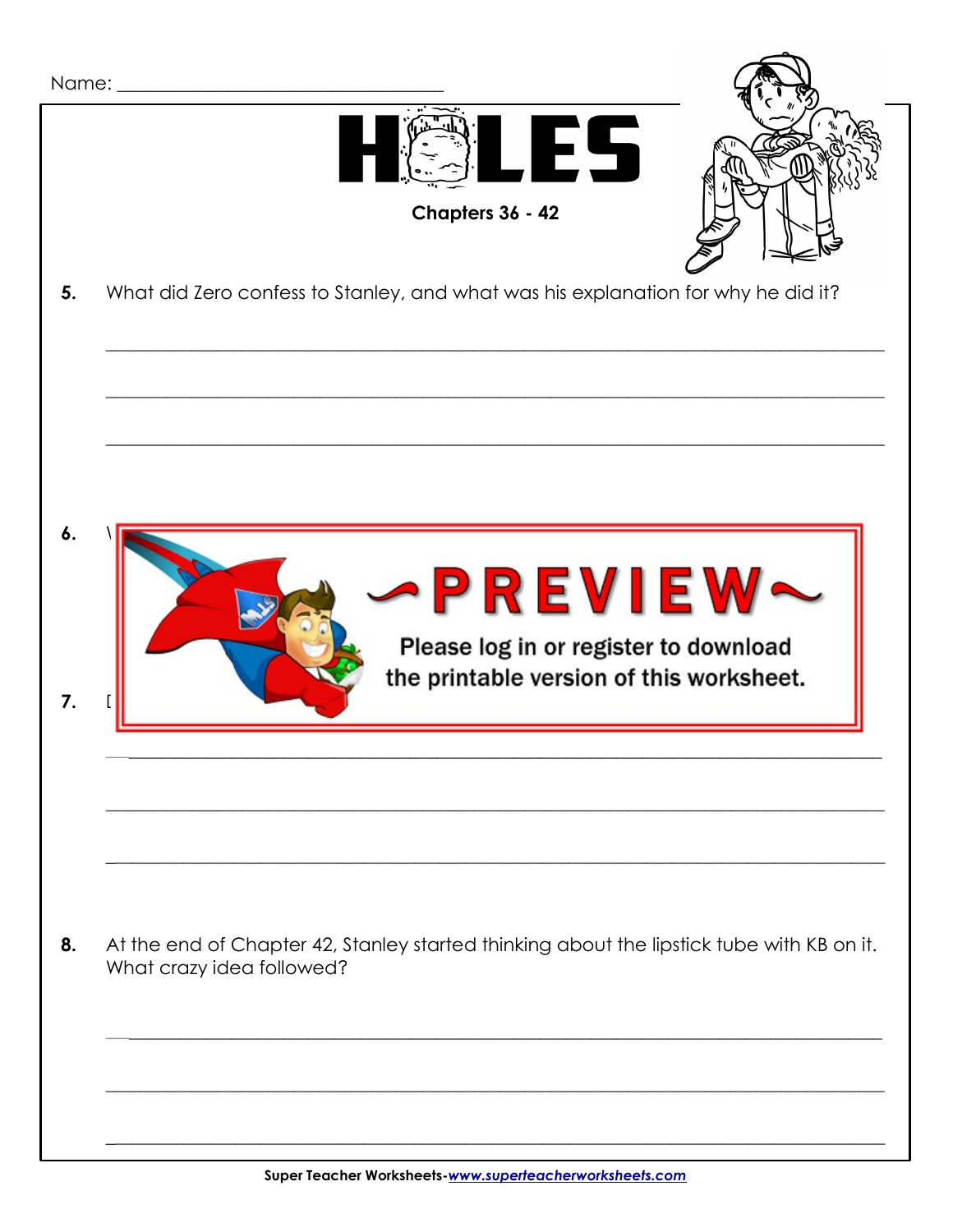